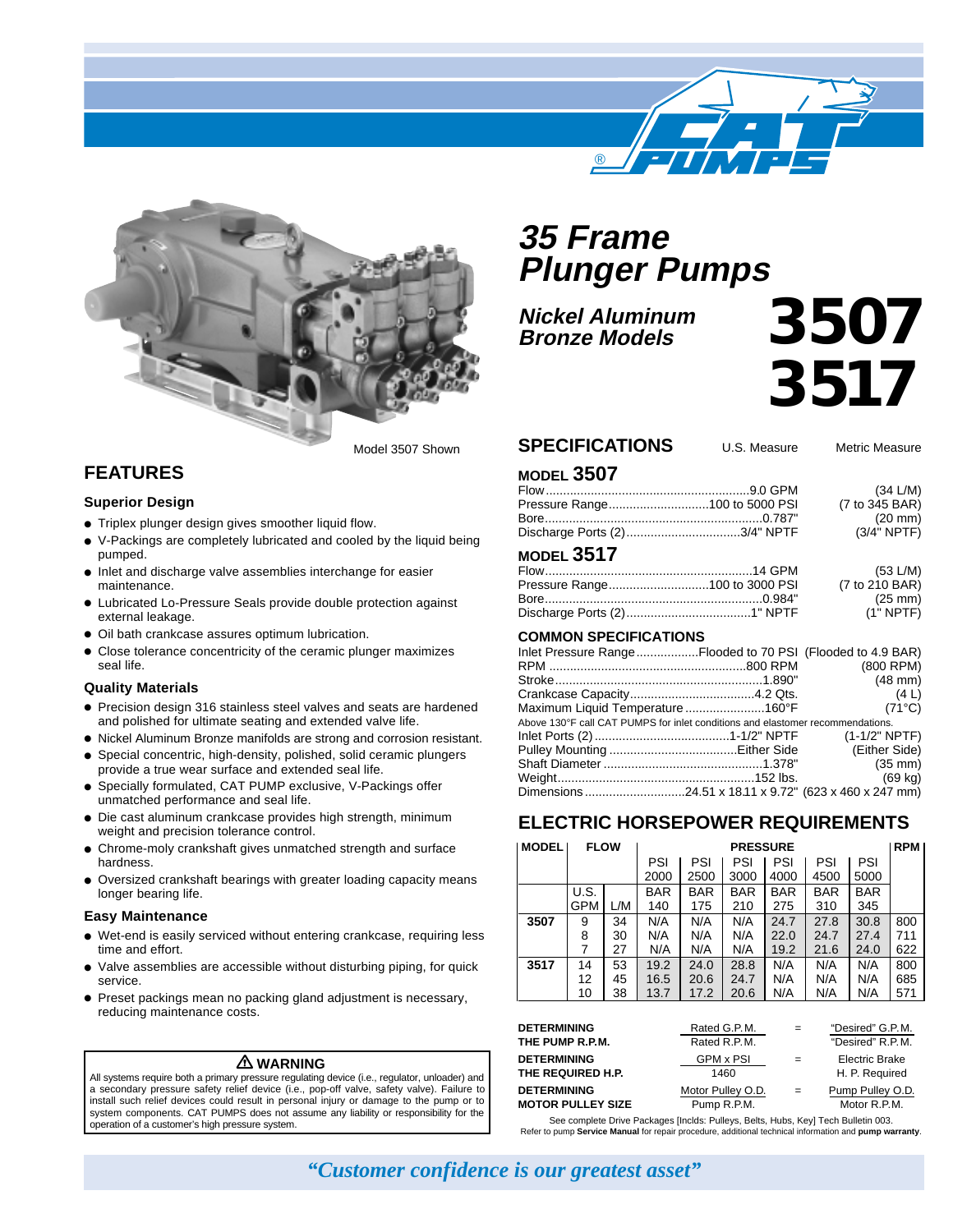# **PARTS LIST**

| <b>ITEM</b>              |                 |                                        | <b>PART NUMBER</b> |                                 | <b>DESCRIPTION</b>                                        | <b>QTY</b>                                         |
|--------------------------|-----------------|----------------------------------------|--------------------|---------------------------------|-----------------------------------------------------------|----------------------------------------------------|
|                          | 3507            | <b>MATL</b>                            | 3517               | <b>MATL</b>                     |                                                           |                                                    |
| 2                        | 34021           | STL                                    | 34021              | STL                             | Key (M10x8x70)                                            | 1                                                  |
| 5                        | 118824          | S                                      | 118824             | S                               | Screw, Sems HH (M8x25)                                    | 8                                                  |
| 8                        | 44542<br>815279 | AL                                     | 44542              | AL                              | Cover, Bearing                                            | 2                                                  |
| 9<br>10                  | 12398           | <b>FBR</b><br>NBR                      | 815279<br>12398    | <b>FBR</b><br><b>NBR</b>        | Shim, Split, 2 pc<br>O-Ring, Bearing Cover - 70D          | $\overline{\mathbf{c}}$<br>$\overline{\mathbf{c}}$ |
| 11                       | 13296           | NBR                                    | 13296              | <b>NBR</b>                      | Seal, Oil, Crankshaft                                     | 2                                                  |
| 15                       | 29326           | <b>STL</b>                             | 29326              | STL                             | Bearing, Roller                                           | $\overline{\mathbf{c}}$                            |
| 20                       | 121467          | TNM                                    | 121467             | <b>TNM</b>                      | Rod, Connecting Assy (Inclds: 21, 22, 23) [10/00]         | 3                                                  |
| 21                       | 44940           | <b>STZP</b>                            | 44940              | <b>STZP</b>                     | Washer, Locking (M10) -                                   | 3                                                  |
| 22                       | 12490           | <b>STZP</b>                            | 12490              | <b>STZP</b>                     | Washer, Flat (M10)<br>Replace as a set                    | 6                                                  |
| 23                       | 122045          | <b>STZP</b>                            | 122045             | <b>STZP</b>                     | Screw, HH (M10x55) -                                      | 6                                                  |
| 25<br>31                 | 29325<br>828710 | <b>FCM</b><br>$\overline{\phantom{m}}$ | 29325<br>828710    | FCM<br>$\overline{\phantom{m}}$ | Crankshaft, Dual End (M48)<br>Protector, Oil Cap          | 1<br>1                                             |
| 32                       | 43211           | ABS                                    | 43211              | ABS                             | Cap, Oil Filler                                           | 1                                                  |
| 33                       | 14177           | <b>NBR</b>                             | 14177              | <b>NBR</b>                      | O-Ring, Oil Filler Cap - 70D                              | 1                                                  |
| 34                       | 44319           | <b>STZP</b>                            | 44319              | <b>STZP</b>                     | Bolt, Eye (M12x1.75) (For Lifting Pump Only)              | 1                                                  |
| 37                       | 92241           |                                        | 92241              |                                 | Gauge, Bubble Oil w/Gasket                                | 1                                                  |
| 38                       | 44428           | <b>NBR</b>                             | 44428              | <b>NBR</b>                      | Gasket, Flat Oil Gauge - 80D                              | 1                                                  |
| 40                       | 118824          | S                                      | 118824             | S                               | Screw, Sems HH (M8x25)                                    | 8                                                  |
| 48                       | 25625           | <b>STCP</b>                            | 25625              | <b>STCP</b>                     | Plug, Drain (1/4"x19BSP)                                  | 1                                                  |
| 49<br>50                 | 23170<br>45936  | <b>NBR</b><br>AL                       | 23170<br>45936     | <b>NBR</b><br>AL                | O-Ring, Drain Plug - 70D<br>Cover, Rear                   | 1<br>1                                             |
| 51                       | 16612           | <b>NBR</b>                             | 16612              | <b>NBR</b>                      | O-Ring, Cover - 70D                                       | 1                                                  |
| 53                       | 44487           | AL                                     | 44487              | AL                              | Crankcase Assy (Inclds: 34, 35)                           | 1                                                  |
| 54                       | 27488           | S                                      | 27488              | S                               | Pin, Guide                                                | 2                                                  |
| 56                       | 27790           | <b>POP</b>                             | 27790              | <b>POP</b>                      | Pan, Oil                                                  | $\mathbf{1}$                                       |
| 59                       | 92519           | <b>STZP</b>                            | 92519              | <b>STZP</b>                     | Screw, Sems HHC (M6x16)                                   | $\frac{2}{3}$                                      |
| 64                       | 43864           | <b>CM</b>                              | 43864              | <b>CM</b>                       | Pin, Crosshead                                            |                                                    |
| 65                       | 45118           | SSZZ                                   | 45116              | <b>SSZZ</b>                     | Rod, Plunger                                              | 3                                                  |
| 69<br>70                 | 29338<br>100488 | <b>STZP</b><br><b>NBRS</b>             | 29338<br>100488    | <b>STZP</b><br><b>NBRS</b>      | Washer, Oil Seal<br>Seal, Plunger Rod Oil                 | 3<br>3                                             |
| 75                       | 43506           | s                                      | 43865              | s                               | Slinger, Barrier                                          |                                                    |
| 88                       | 45675           | SS                                     | 45676              | SS                              | Washer, Keyhole (M12)                                     | 3<br>3                                             |
| 90                       | 43945           | CС                                     |                    |                                 | Plunger (M20x145)                                         | 3                                                  |
|                          |                 |                                        | 43866              | CС                              | Plunger (M25x145)                                         | 3                                                  |
| 95                       | 89779           | s                                      | 89778              | SS                              | Stud, Retainer (M7x123) or (M10x135)                      | 3                                                  |
| 96                       | 20184           | <b>PTFE</b>                            | 20189              | <b>PTFE</b>                     | Back-up-Ring, Plunger Retainer                            | 3                                                  |
| 97                       | 14190           | <b>NBR</b>                             | 11345              | <b>NBR</b>                      | O-Ring, Plunger Retainer - 70D                            | 3                                                  |
| 98                       | 14161<br>44069  | <b>FPM</b><br>SSL                      | 11375<br>44085     | <b>FPM</b><br>SS                | O-Ring, Plunger Retainer<br>Gasket (M7) or (M10)          | $\boldsymbol{\mathcal{S}}$                         |
| 99                       | 44068           | SSL                                    | 44084              | SS                              | Retainer, Plunger (M7) or (M10)                           | $\frac{3}{3}$                                      |
| 100                      | 814279          | <b>PVDF</b>                            | 814279             | <b>PVDF</b>                     | Retainer, Seal, 2 Pc.                                     | 3                                                  |
| 101                      | 44095           | $\overline{\phantom{m}}$               | 44096              |                                 | Wick                                                      | 3                                                  |
| 104                      | 43875           | <b>NBR</b>                             | 43875              | <b>NBR</b>                      | O-Ring, Adapter - 70D                                     | 3                                                  |
|                          | 44826           | <b>FPM</b>                             | 44826              | <b>FPM</b>                      | O-Ring, Adapter - 70D                                     | 3                                                  |
| 105                      | 44073           | <b>NAB</b>                             | 44088              | <b>NAB</b>                      | Adapter, LPS                                              | 3                                                  |
| 106                      | 44071           | <b>NBR</b>                             | 44086<br>45846     | <b>NBR</b>                      | Seal, LPS w/SS-Spg                                        | 3                                                  |
| 107                      | 44381<br>44074  | <b>FPM</b><br>SS                       | 44089              | <b>FPM</b><br>SS                | Seal, LPS w/SS-Spg<br>Washer, LPS                         | 3<br>3                                             |
| 110                      | 44206           | <b>NAB</b>                             | 44206              | <b>NAB</b>                      | Manifold, Inlet                                           | 1                                                  |
| 112                      | 11379           | <b>NBR</b>                             | 11379              | <b>NBR</b>                      | O-Ring, Inlet Manifold - 70D                              | 3                                                  |
|                          | 14183           | FPM                                    | 14183              | FPM                             | O-Ring, Inlet Manifold                                    | 3                                                  |
| 117                      | 44585           | S                                      | 44585              | S                               | Screw, HSH (M14x40)                                       | 4                                                  |
| 123                      | 12391           | <b>NBR</b>                             | 12391              | <b>NBR</b>                      | O-Ring, V-Packing Cylinder - 70D                          | 3                                                  |
|                          | 13266           | <b>FPM</b>                             | 13266              | <b>FPM</b>                      | O-Ring, V-Packing Cylinder - 70D                          | 3                                                  |
| 124                      | 44075           | <b>NAB</b><br><b>NAB</b>               | 44090              | <b>NAB</b>                      | Cylinder, V-Packing                                       | $\mathsf 3$<br>3                                   |
| 126<br>127               | 44076<br>44607  | STG*                                   | 44091<br>44610     | NAB<br>STG*                     | Adapter, Female<br>V-Packing                              | 9/6                                                |
| 128                      | 44077           | <b>NAB</b>                             | 44092              | NAB                             | Adapter, Male                                             | 3                                                  |
| 155                      | 17622           | <b>NBR</b>                             | 11379              | <b>NBR</b>                      | O-Ring, V-Packing Spacer                                  | 6                                                  |
|                          | 11719           | <b>FPM</b>                             | 14183 FPM          |                                 | O-Ring, V-Packing Spacer                                  | 6                                                  |
| 156                      | 28675           | <b>PTFE</b>                            | 28243              | <b>PTFE</b>                     | Back-up-Ring, V-Packing Spacer                            | 6                                                  |
| 157                      | 46668           | SS                                     | 44093              | <b>NAB</b>                      | Spacer, V-Packing                                         | 3                                                  |
| 162                      | 21985           | <b>PTFE</b>                            | 21985              | <b>PTFE</b>                     | Back-up-Ring, Seat                                        | 6                                                  |
| 163                      | 26089<br>11377  | <b>NBR</b><br><b>FPM</b>               | 26089<br>11377     | NBR<br>FPM                      | O-Ring, Seat - 80D<br>O-Ring, Seat - 80D                  | 6<br>6                                             |
| 164                      | 44080           | SS                                     | 44080              | SS                              | Seat                                                      | 6                                                  |
| 166                      | 44081           | SS                                     | 44081              | SS                              | Valve                                                     | 6                                                  |
| 167                      | 44082           | SS                                     | 44082              | SS                              | Spring                                                    | 6                                                  |
| 168                      | 44735           | <b>PVDF</b>                            | 44735              | <b>PVDF</b>                     | Retainer, Spring                                          | 6                                                  |
| 170                      | 44794           | SS                                     | 44794              | SS                              | Washer, Spring Retainer                                   | 6                                                  |
| 171                      | 44793           | SS                                     | 44793              | SS                              | Spring, Coil, Valve Plug                                  | 6                                                  |
| 172                      | 15853           | <b>NBR</b>                             | 15853              | <b>NBR</b>                      | O-Ring, Valve Plug - 70D                                  | 6                                                  |
|                          | 11720<br>20224  | <b>FPM</b><br><b>PTFE</b>              | 11720<br>20224     | FPM<br><b>PTFE</b>              | O-Ring, Valve Plug - 70D                                  | 6<br>6                                             |
| 173<br>174               | 44795           | NAB                                    | 44795              | NAB                             | Back-up-Ring, Valve Plug<br>Plug, Valve                   | 6                                                  |
| 175                      | 87951           | S                                      | 87951              | S                               | Screw, HSH (M10x30)                                       | 36                                                 |
| 185                      | 46561           | <b>NAB</b>                             | 46565              | <b>NAB</b>                      | Manifold, Discharge [10/99]                               | $\mathbf{1}$                                       |
| 188                      | 89981           | S                                      | 89981              | S                               | Screw, HSH(M12x70)                                        | 8                                                  |
| 250                      | 44516           | ΝY                                     | 44516              | ΝY                              | Protector, Shaft, w/2 Screws (89283) (Included with Pump) | $\mathbf{1}$                                       |
| 255                      | 34018           | STZP                                   | 34018              | STZP                            | Mount, Direct                                             | 1                                                  |
| $\overline{\phantom{0}}$ | 34039           | SS                                     | 34039              | SS                              | Mount, Direct                                             | $\boldsymbol{\mathcal{I}}$                         |
| 260                      | 92674           | <b>STZP</b>                            | 92674              | STZP                            | <b>Box Mounting Assy-Course</b>                           | $\mathbf{1}$                                       |

275 990013 STL 990013 STL Hub, 'B' 35mm **[See Drive Packages, Tech Bulletin 003]** 1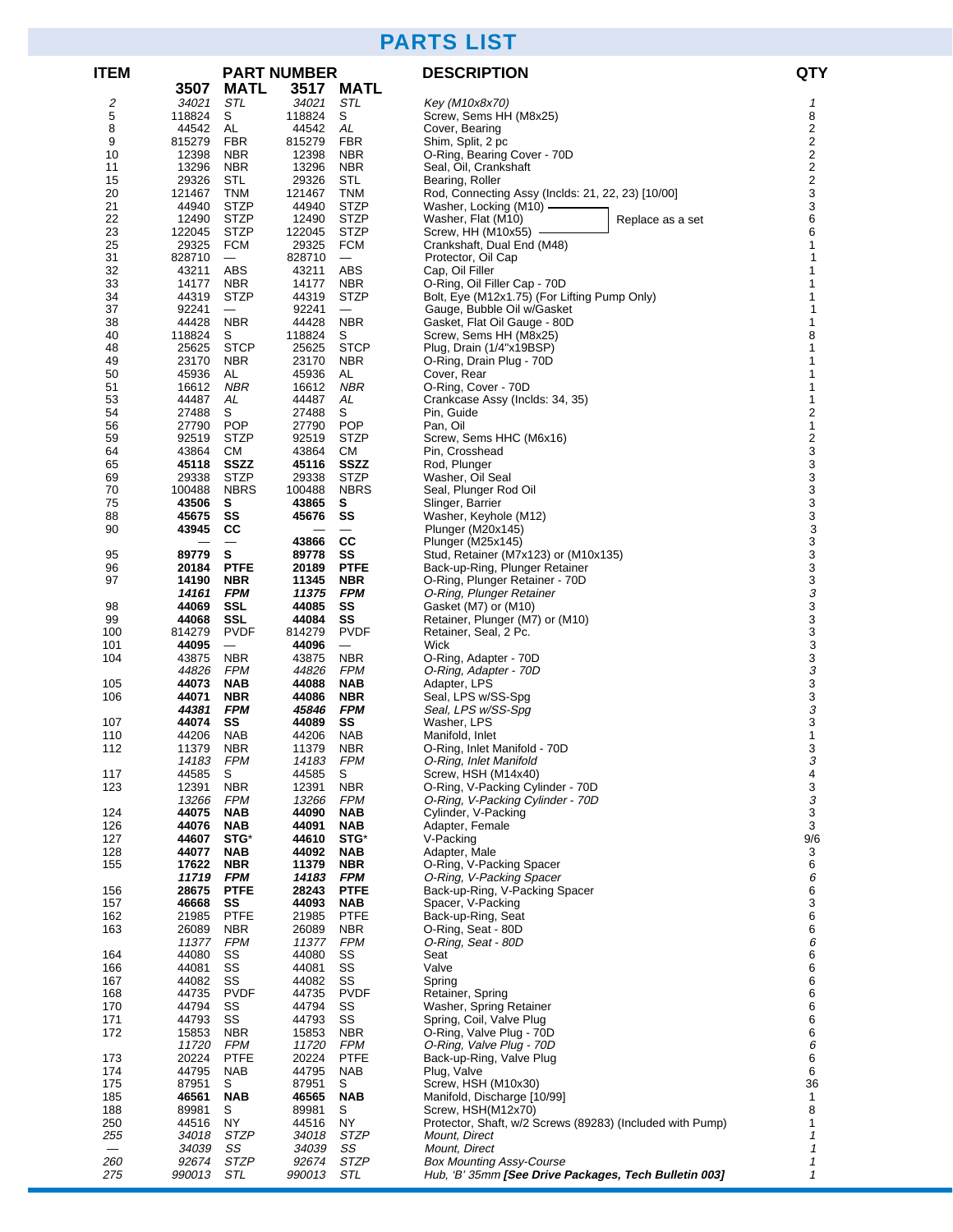## **EXPLODED VIEW**



|            | 3507   | <b>MATL</b> | 3517         | MATL        |                                                                                                                            |  |
|------------|--------|-------------|--------------|-------------|----------------------------------------------------------------------------------------------------------------------------|--|
| 278        | 80540  | ΖP          | <i>80540</i> | ΖP          | Screw, HH (M12x100) (Rail Adjusting Screw)                                                                                 |  |
| 279        | 30278  | <b>STZP</b> | 30278        | <b>STZP</b> | Oiler (1 oz.)                                                                                                              |  |
| 281        | 30967  |             | 30967        |             | Glass, Oiler                                                                                                               |  |
| 282        | 10069  | <b>NBR</b>  | 10069        | <b>NBR</b>  | Gasket, Oiler                                                                                                              |  |
| 283        | 34334  |             | 34334        |             | Kit. Oil Drain                                                                                                             |  |
| <i>290</i> | 6104   |             | 6104         |             | Gasket, Liquid (1 oz.)                                                                                                     |  |
| 299        | 816755 | <b>NAB</b>  | 816750       | <b>NAB</b>  | Head, Complete                                                                                                             |  |
| 300        | 31037  | NBR*        | 31038        | <b>NBR*</b> | Kit, Seal (Inclds: 97, 104, 106, 112, 123, 127, 155, 156)                                                                  |  |
|            | 33265  | <b>FPM*</b> | 31266        | <b>FPM*</b> | Kit, Seal (Inclds: 97, 104, 106, 112, 123, 127, 155, 156)                                                                  |  |
| 310        | 34151  | <b>NBR</b>  | 34151        | <b>NBR</b>  | Kit, Valve (Inclds: 162, 163, 164, 166, 167, 168, 170, 172, 173)                                                           |  |
|            | 701798 | <b>FPM</b>  | 701798       | <b>FPM</b>  | Kit, Valve (Inclds: 162, 163, 164, 166, 167, 168, 170, 172, 173)                                                           |  |
| 390        | 711500 | SS          | 711500       | SS          | C.A.T. (For R.O. or Industrial Applications)                                                                               |  |
| 391        | 711506 | SS          | 711506       | SS          | Adapter (2 per C.A.T.) (See Data Sheet for complete selection)                                                             |  |
|            | 819000 | F           | 819000       | F           | Assy, Crankcase, Cast Iron Conversion                                                                                      |  |
|            | 6575   |             | 6575         |             | <b>Plunger Pump Servicing DVD</b>                                                                                          |  |
|            | 6105   |             | 6105         |             | Oil, Twin Pack (Two 2.5 Gal.) ISO 68 Multi-viscosity Hydraulic<br>(Fill to specified crankcase capacity prior to start-up) |  |

Bold print part numbers are unique to a particular pump model. Italics are optional items. [] Date of latest production change.<br>\*Review material codes for individual items (STG generally may be used as alternate). C.A.T. h MATERIAL CODES (Not Part of Part Number): ABS=ABS Plastic AL=Aluminum BB=Brass BBCP=Brass/Chrome Plated CC=Ceramic CM=Chrome-Moly F=Cast Iron FBR=Fiber FCM=Forged Chrome-moly FPM=Fluorocarbon NAB=Nickel Aluminum Bronze NBR=Medium Nitrile (Buna-N) NBRS=Buna, Silicone Free NY=Nylon POP=Polyproplene PTFE=Pure Polytetrafluoroethylene PVDF=Polyvinylidene Fluoride S=304SS SS=316SS SSL=316SS/Low Carbon STG=Special Blend PTFE White SSZZ=316SS/Zamak STL=Steel STCP=Steel/Chrome Plated STZP=Steel/Zinc Plated TNM=Special High Strength ZP=Zinc Plated